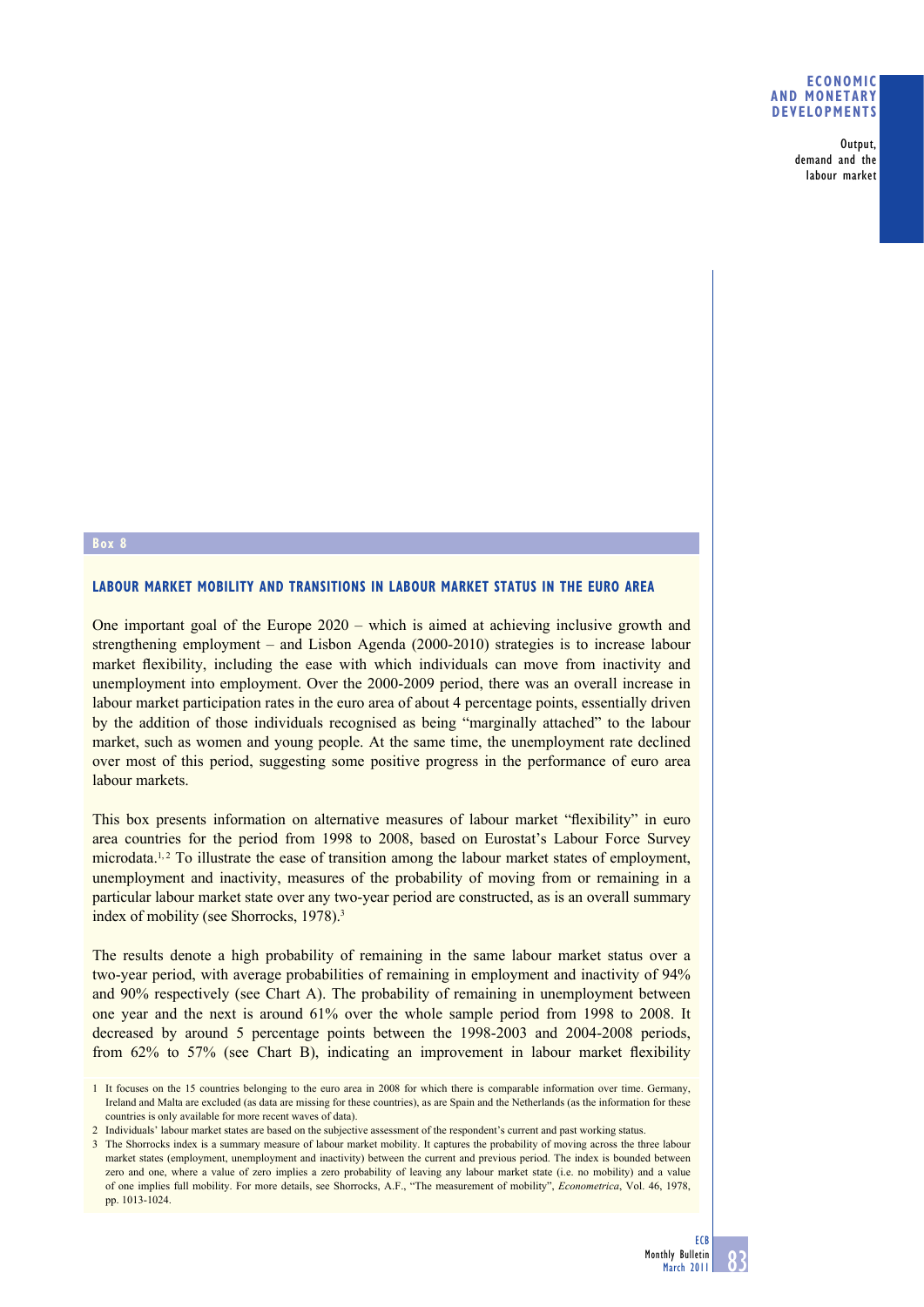# **Chart A Probability of remaining in employment and inactivity over a two-year period**



#### **Chart B Probability of transitioning from unemployment to another labour market status over a two-year period**



Sources: LFS microdata and ECB calculations.<br>Note: The charts exclude Germany, Ireland, The charts exclude Germany, Ireland, Spain, Malta and the Netherlands. Observations are weighted averages according to the labour force share in each country over the euro area aggregate.

Sources: LFS microdata and ECB calculations.<br>Note: The charts exclude Germany, Ireland, The charts exclude Germany, Ireland, Spain, Malta and the Netherlands. Observations are weighted averages according to the labour force share in each country over the euro area aggregate. The bars for those moving from unemployment to inactivity exclude France.

over that time. Yet the probability of an individual remaining in unemployment over a two-year period is still particularly high, compared with the probability of transitioning from employment or inactivity into unemployment (20 times higher). This suggests that the number of people in unemployment is high, relative to the number moving into unemployment every year, with the result that, on average, European individuals tend to remain unemployed for a relatively long time.<sup>4</sup>

Despite the decrease in the probability of remaining unemployed over a two-year period, other labour market transitions have remained roughly constant over the last decade. For example, the transition from unemployment to employment remained at 30%, while the transition from unemployment to inactivity remained at about 6% (see Chart B). Considered together, these results suggest that euro area countries need to do more in their labour market reform efforts, for example through reforms to facilitate the transition from unemployment into work and from inactivity into employment, as well as to reduce flows out of the labour market.

The degree of labour market mobility according to the Shorrocks index (a summary measure of mobility, as defined in footnote 3) varies across euro area countries and groups of workers, indicating that there has been an increase in labour market "flexibility" over the last ten years in a number of countries. Labour markets in Spain, France, Luxembourg and the Netherlands seem to be more flexible on average, displaying mobility indices which are twice as high as those of

4 By comparison, an employed person is only around three times as likely as an unemployed person and 13 times as likely as an inactive person to remain employed in the following year.